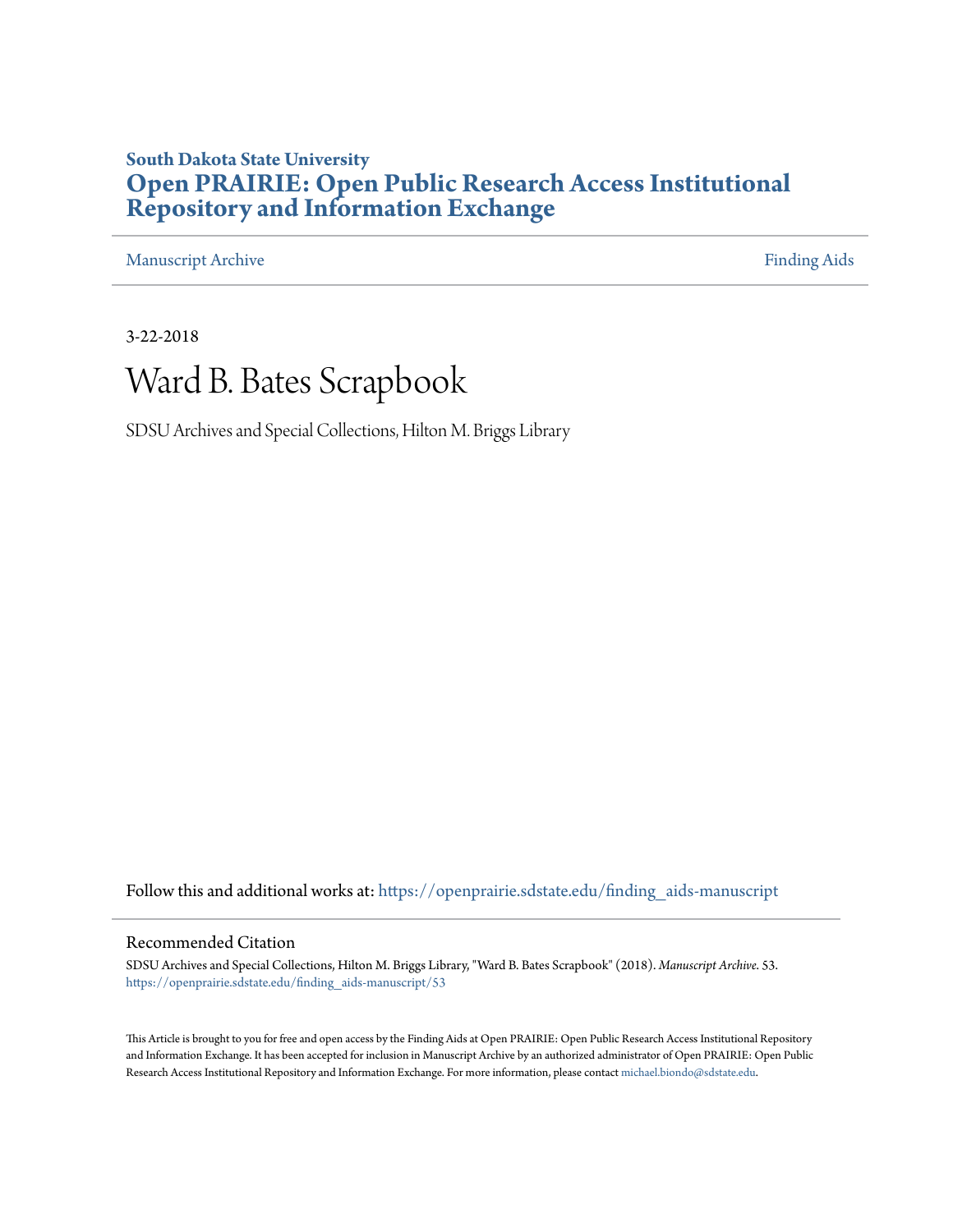# Ward B. Bates Scrapbook

#### Finding Aid

South Dakota State University Archives and Special Collections Briggs Library (SBL) Room 241 Box 2114 1300 North Campus Drive Brookings, SD 57007 Phone: 605-688-5094 Email: [arcrefs@sdstate.edu](mailto:arcrefs@sdstate.edu)

### **Collection Summary**

*Identifier*

MA 55

*Title*

Ward B. Bates Scrapbook

*Creator*

Ward B. (Ward Bradley), Bates, 1895-1946

#### *Dates*

1915-1917

*Extent*

2.0 linear feet -- 1 oversize box

*Language*

English

#### *Repository*

South Dakota State University Archives and Special Collections, Hilton M. Briggs Library, Brookings, South Dakota.

#### *Access note*

This collection is open to researchers without restrictions. The materials in the Archives do not circulate and may be used in-house only.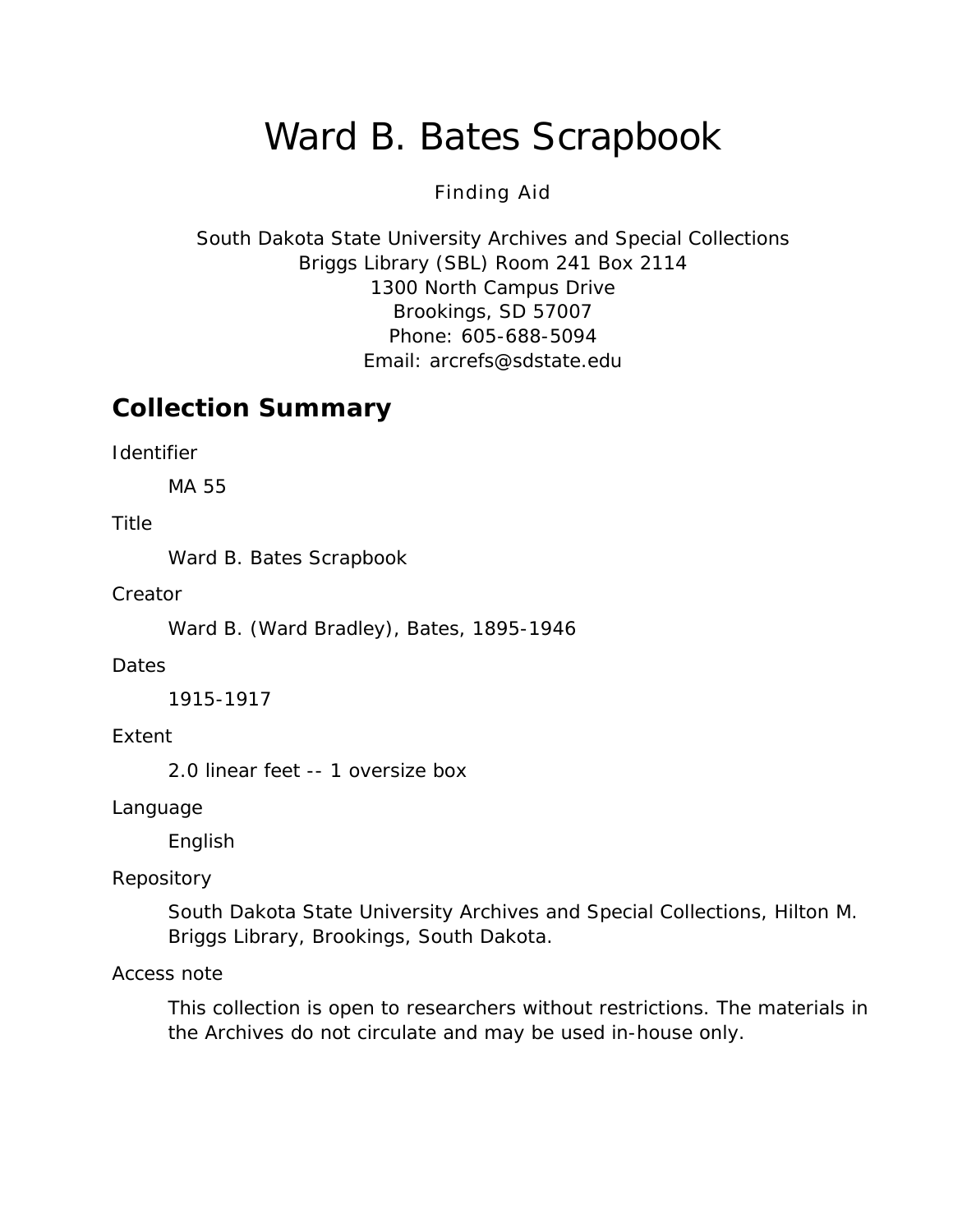#### *Preferred Citation*

*Name of item*. Ward B. Bates Scrapbook. MA 55. South Dakota State University Archives and Special Collections, Hilton M. Briggs Library, Brookings, South Dakota.

*Abstract*

Ward Bradley Bates was a second lieutenant of field artillery in the army during World War I, serving from 1915 to 1917. The collection consists of Lt. Bates' World War I scrapbook, which includes his orders transferring him from camp to camp as well as numerous photographs and maps depicting his travels and time in theatre.

### **Biographical Note**

Lt. Bates was born in Yankton, South Dakota February 17, 1895. His father was U.S. Deputy Surveyor, Charles Homer Bates, who surveyed the border between South Dakota and North Dakota from 1891-1892.Ward Bates attended the State University of Iowa in Iowa City, Iowa. He was enlisted in the Army National Guard from December 1, 1912 to December 1. 1915, when he was honorably discharged. Prior the United States entrance in the First World War, Bates reenlisted and eventually sought out an officer's commission, which he was granted on August 15, 1917. Bates served as part of the large U.S. force descending on Europe known as the American Expeditionary Force. (A.E.F.) Bates served as a second lieutenant of field artillery and traveled the United States with other newly commissioned officers. Bates was honorably discharged August 1, 1919. After the war, Bates moved to California and met his wife Eunice Morey Wolcott. They had one child, Nancy Farley. Bates died October 21, 1946.

### **Contents Note**

This collection consists of a leather-bound scrapbook belonging to 2nd Lt. Ward B. Bates and contains 139 documents, seventy-two maps, 263 photographs, and eighty-one picture postcards. The photographs cover Bates' time in training at his various duty stations. Some of the photographs include Bates and other officers enjoying their time on liberty before heading to the battlefield. Battlefield images are those taken by Bates as well as the personal pictures of Major Joseph Mills Hansen who was the Chief Historian of the A.E.F. Some photographs depict those dead after an assault. Documents include an assortment of U.S. Service Club membership cards and also Officer Club membership cards. The scrapbook holds Bates' honorable discharge paper from the Army National Guard. There are also numerous copies of various orders passed down to the many officers of field artillery. All orders pertained to the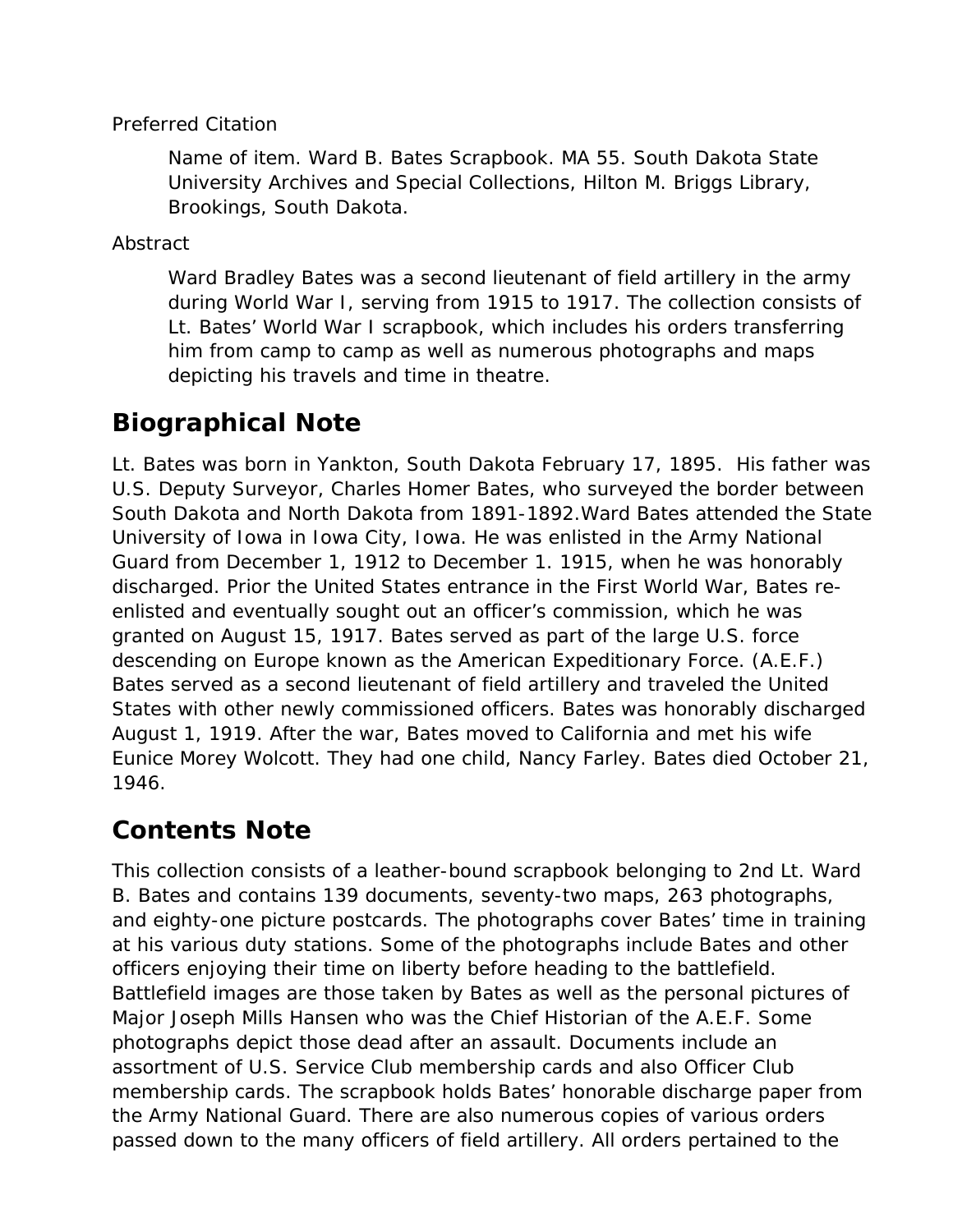movement of the newly commissioned officers, including Bates. Orders came down from the War Department and would give time and place of the new duty station. Bates traveled from Ft. Dodge, Iowa, to Ft. Snelling, Minnesota. Other duty stations included Camp Logan of Houston, Texas and Camp Jackson of Columbia, South Carolina. General Order No. 23 in particular deals with Bates division once they reached Paris, France and how they were to go about setting up camp, care of personnel and supplies, and interaction with locals. There are also many newspaper clippings that document the events of World War I.

### **Key Words**

**Scrapbooks** Ward B. (Ward Bradley), Bates, 1895-1946 World War I (1914-1918)

## **Administrative Information**

### *Conditions Governing Access*

This collection is open to researchers without restrictions. The materials in the Archives do not circulate and may be used in-house only.

Researchers conducting extensive research are asked to make an advance appointment to access archival material. Please call or e-mail prior to visiting the collection and indicate as much detail as possible about a particular topic and intended use.

South Dakota State University supports access to the materials, published and unpublished, in its collections. Nonetheless, access to some items may be restricted as a result of their fragile condition or by contractual agreements with donors.

### *Copyright note*

Copyright restrictions apply in different ways to different materials. Many of the documents and other historical materials in the Archives are in the public domain and may be reproduced and used in any way. There are other materials in the Archive carrying a copyright interest and must be used according to the provisions of Title 17 of the U.S. Code. The Archive issues a warning concerning copyright restrictions to every researcher who requests copies of documents. Although the copyright law is under constant redefinition in the courts, it is ultimately the responsibility of the researcher to properly use copyrighted material.